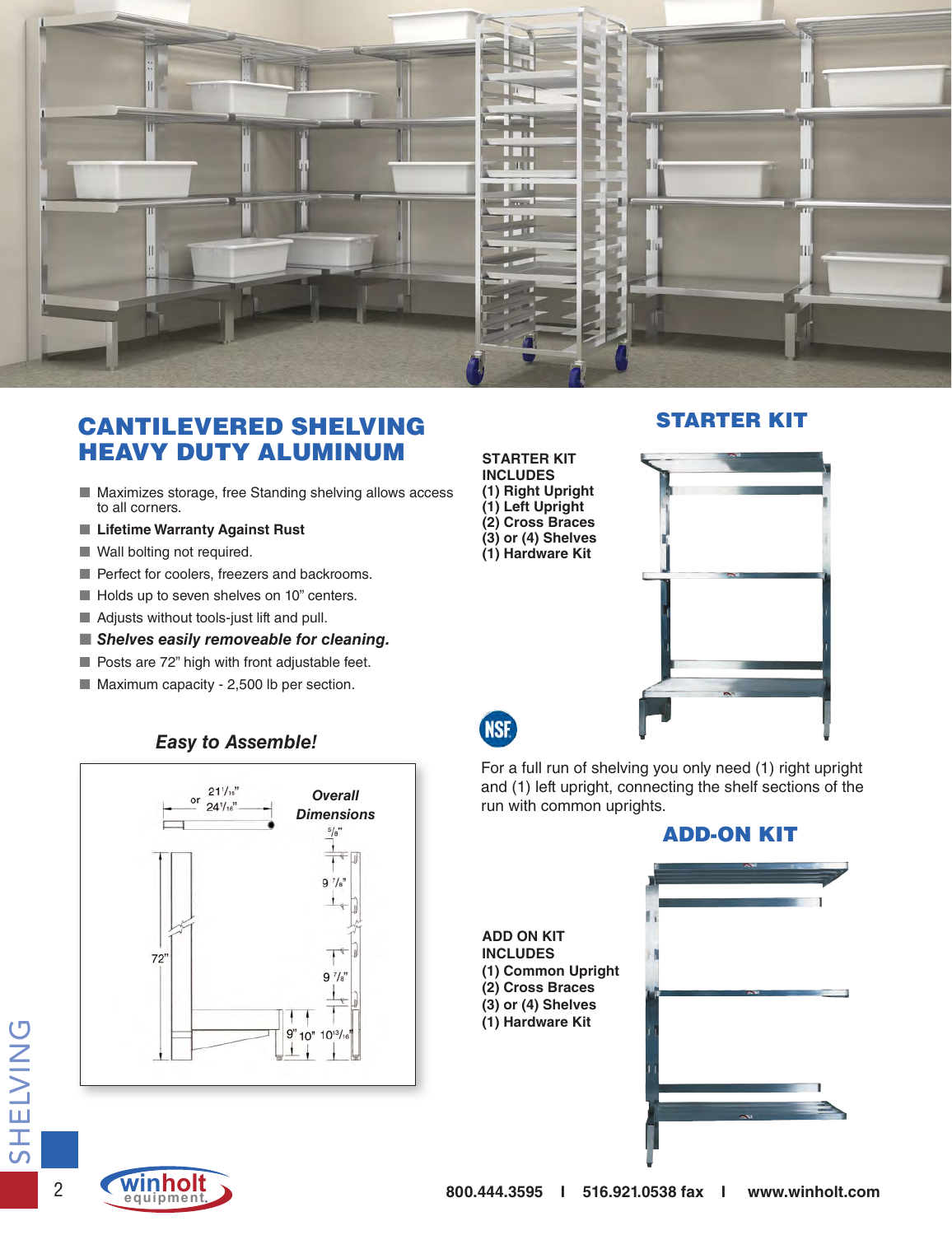# HOW TO ORDER YOUR SHELVING USING KITS:

To plan your cooler first confirm your inside cooler dimentions Build your unit beginning with a "Starter Kit" then select the appropriate "Add-On Kits" needed. To order this layout of shelving seen below you would order the following Kits:

| Quantity | <b>Model Number</b> |  |  |
|----------|---------------------|--|--|
| (2)      | SCAS-2436-3-SU      |  |  |
| (2)      | SCAS-2436-3-AU      |  |  |
| (4)      | SCAS-2460-3-AU      |  |  |
| (1)      | SCAS-2448-3-SU      |  |  |

### SAMPLE FREEZER LAYOUT 16' X 8'



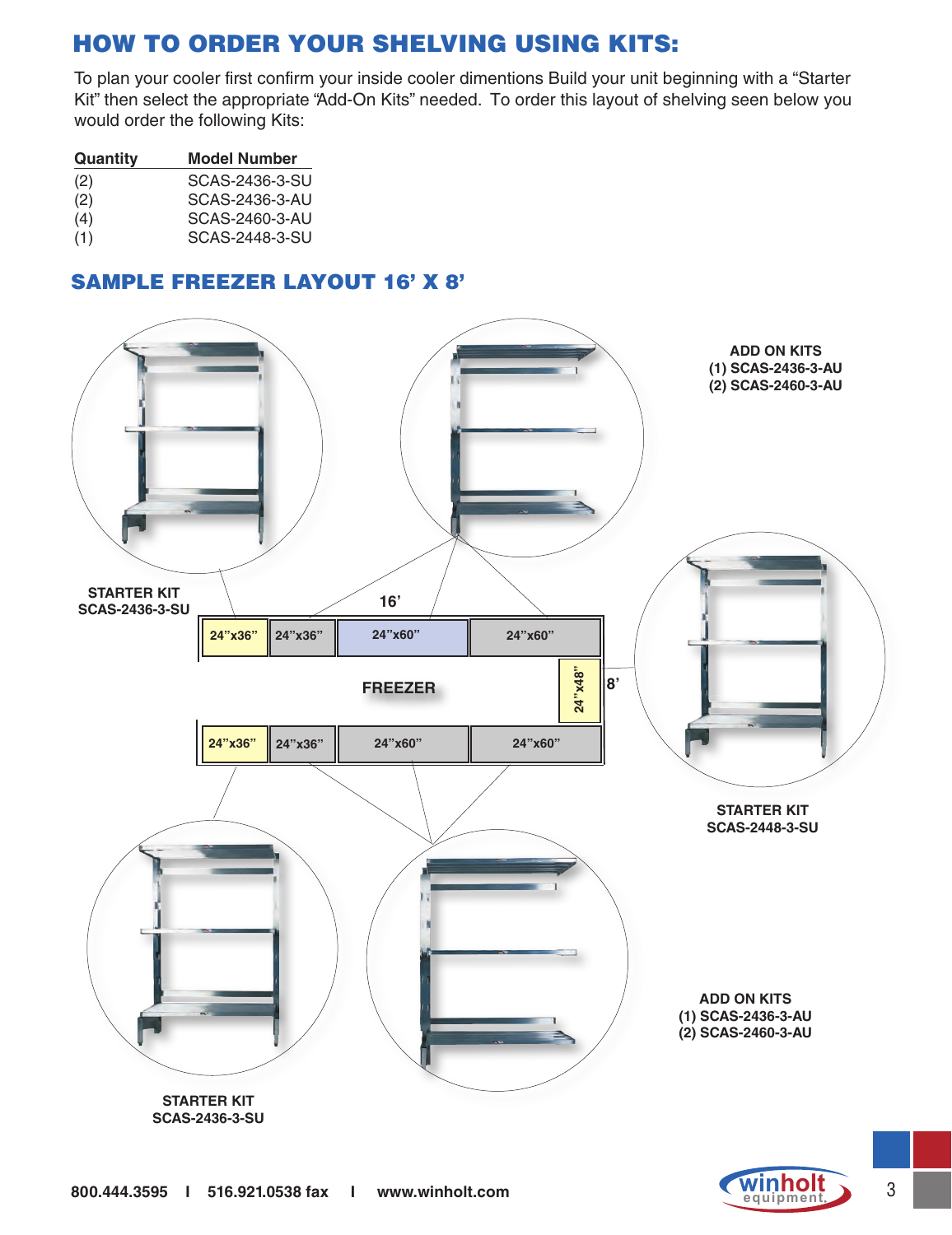**Tubular Shelving** 1½" x 1½" aluminum tubing provides air circulation. 18" deep shelves have 4 tubes spaced 4" apart; 21" deep shelf has 4 tubes spaced 5" apart; 24" deep shelf has 5 tubes spaced 4" apart. Shelf Capacity - 900 lb (408 kg)



**T-Bar Shelving** 1" x 1½" T-Bar spaced 2" apart. Provides air circulation and allows boxes to slide on/off easily. Shelf Capacity - 700 lb (318 kg)

# STARTER KITS & ADD ON KITS TUBULAR SHELVING KITS

| <b>Shelving</b><br><b>Sizes</b>         | "Starter Kits"                          | <b>Approx. Ship</b><br>Weight | "Add on Kits"           | <b>Approx. Ship</b><br>Weight |  |  |
|-----------------------------------------|-----------------------------------------|-------------------------------|-------------------------|-------------------------------|--|--|
| (in)                                    | <b>Tubular Shelving</b>                 | (Ib)                          | <b>Tubular Shelving</b> | (Ib)                          |  |  |
|                                         | <b>3 SHELF UNITS</b>                    |                               |                         |                               |  |  |
|                                         | 18" Deep Shelves with 21" Deep Uprights |                               |                         |                               |  |  |
| 18x36                                   | <b>SCAS-1836-3-SU</b>                   | 50                            | <b>SCAS-1836-3-AU</b>   | 54                            |  |  |
| 18x48                                   | <b>SCAS-1848-3-SU</b>                   | 57                            | <b>SCAS-1848-3-AU</b>   | 61                            |  |  |
| 18x60                                   | <b>SCAS-1860-3-SU</b>                   | 61                            | <b>SCAS-1860-3-AU</b>   | 65                            |  |  |
|                                         | 21" Deep Shelves with 21" Deep Uprights |                               |                         |                               |  |  |
| 21x36                                   | <b>SCAS-2136-3-SU</b>                   | 50                            | <b>SCAS-2136-3-AU</b>   | 54                            |  |  |
| 21x48                                   | <b>SCAS-2148-3-SU</b>                   | 57                            | <b>SCAS-2148-3-AU</b>   | 61                            |  |  |
| 21x60                                   | <b>SCAS-2160-3-SU</b>                   | 61                            | <b>SCAS-2160-3-AU</b>   | 65                            |  |  |
|                                         | 24" Deep Shelves with 24" Deep Uprights |                               |                         |                               |  |  |
| 24x36                                   | <b>SCAS-2436-3-SU</b>                   | 56                            | <b>SCAS-2436-3-AU</b>   | 60                            |  |  |
| 24x48                                   | <b>SCAS-2448-3-SU</b>                   | 63                            | <b>SCAS-2448-3-AU</b>   | 67                            |  |  |
| 24x60                                   | <b>SCAS-2460-3-SU</b>                   | 70                            | <b>SCAS-2460-3-AU</b>   | 74                            |  |  |
| <b>4 SHELF UNITS</b>                    |                                         |                               |                         |                               |  |  |
|                                         | 18" Deep Shelves with 21" Deep Uprights |                               |                         |                               |  |  |
| 18x36                                   | <b>SCAS-1836-4-SU</b>                   | 56                            | <b>SCAS-1836-4-AU</b>   | 60                            |  |  |
| 18x48                                   | <b>SCAS-1848-4-SU</b>                   | 66                            | <b>SCAS-1848-4-AU</b>   | 70                            |  |  |
| 18x60                                   | <b>SCAS-1860-4-SU</b>                   | 71                            | <b>SCAS-1860-4-AU</b>   | 75                            |  |  |
| 21" Deep Shelves with 21" Deep Uprights |                                         |                               |                         |                               |  |  |
| 21x36                                   | <b>SCAS-2136-4-SU</b>                   | 56                            | <b>SCAS-2136-4-AU</b>   | 60                            |  |  |
| 21x48                                   | <b>SCAS-2148-4-SU</b>                   | 66                            | <b>SCAS-2148-4-AU</b>   | 70                            |  |  |
| 21x60                                   | <b>SCAS-2160-4-SU</b>                   | 71                            | <b>SCAS-2160-4-AU</b>   | 75                            |  |  |
| 24" Deep Shelves with 24" Deep Uprights |                                         |                               |                         |                               |  |  |
| 24x36                                   | <b>SCAS-2436-4-SU</b>                   | 64                            | <b>SCAS-2436-4-AU</b>   | 68                            |  |  |
| 24x48                                   | <b>SCAS-2448-4-SU</b>                   | 77                            | <b>SCAS-2448-4-AU</b>   | 81                            |  |  |
| 24x60                                   | <b>SCAS-2460-4-SU</b>                   | 84                            | <b>SCAS-2460-4-AU</b>   | 88                            |  |  |

**Freight Class: 70**

# T-BAR SHELVING KITS

| <b>Shelving</b><br><b>Sizes</b><br>(in) | "Starter Kits"<br><b>T-Bar Shelving</b> | <b>Approx. Ship</b><br><b>Weight</b><br>(lb) | "Add on Kits"<br><b>T-Bar Shelving</b> | <b>Approx. Ship</b><br><b>Weight</b><br>(Ib) |
|-----------------------------------------|-----------------------------------------|----------------------------------------------|----------------------------------------|----------------------------------------------|
| <b>3 SHELF UNITS</b>                    |                                         |                                              |                                        |                                              |
|                                         | 18" Deep Shelves with 21" Deep Uprights |                                              |                                        |                                              |
| 18x36                                   |                                         | --                                           | <b>SCAST-1836-3-AU</b>                 | 54                                           |
| 18x60                                   | --                                      | --                                           | <b>SCAST-1860-3-AU</b>                 | 65                                           |
|                                         | 24" Deep Shelves with 24" Deep Uprights |                                              |                                        |                                              |
| 24x36                                   | <b>SCAST-2436-3-SU</b>                  | 56                                           | <b>SCAST-2436-3-AU</b>                 | 60                                           |
| 24x48                                   | <b>SCAST-2448-3-SU</b>                  | 63                                           | <b>SCAST-2448-3-AU</b>                 | 67                                           |
| 24x60                                   | <b>SCAST-2460-3-SU</b>                  | 70                                           | <b>SCAST-2460-3-AU</b>                 | 74                                           |
| <b>4 SHELF UNITS</b>                    |                                         |                                              |                                        |                                              |
|                                         | 18" Deep Shelves with 21" Deep Uprights |                                              |                                        |                                              |
| 18x36                                   | <b>SCAST-1836-4-SU</b>                  | 56                                           | --                                     |                                              |
| 18x60                                   | <b>SCAST-1860-4-SU</b>                  | 71                                           | <b>SCAST-1860-4-AU</b>                 | 75                                           |
| 24" Deep Shelves with 24" Deep Uprights |                                         |                                              |                                        |                                              |
| 24x36                                   | <b>SCAST-2436-4-SU</b>                  | 65                                           | <b>SCAST-2436-4-AU</b>                 | 69                                           |
| 24x48                                   | <b>SCAST-2448-4-SU</b>                  | 75                                           | <b>SCAST-2448-4-AU</b>                 | 79                                           |
| 24x60                                   | <b>SCAST-2460-4-SU</b>                  | 83                                           | <b>SCAST-2460-4-AU</b>                 | 87                                           |

**Freight Class: 70**